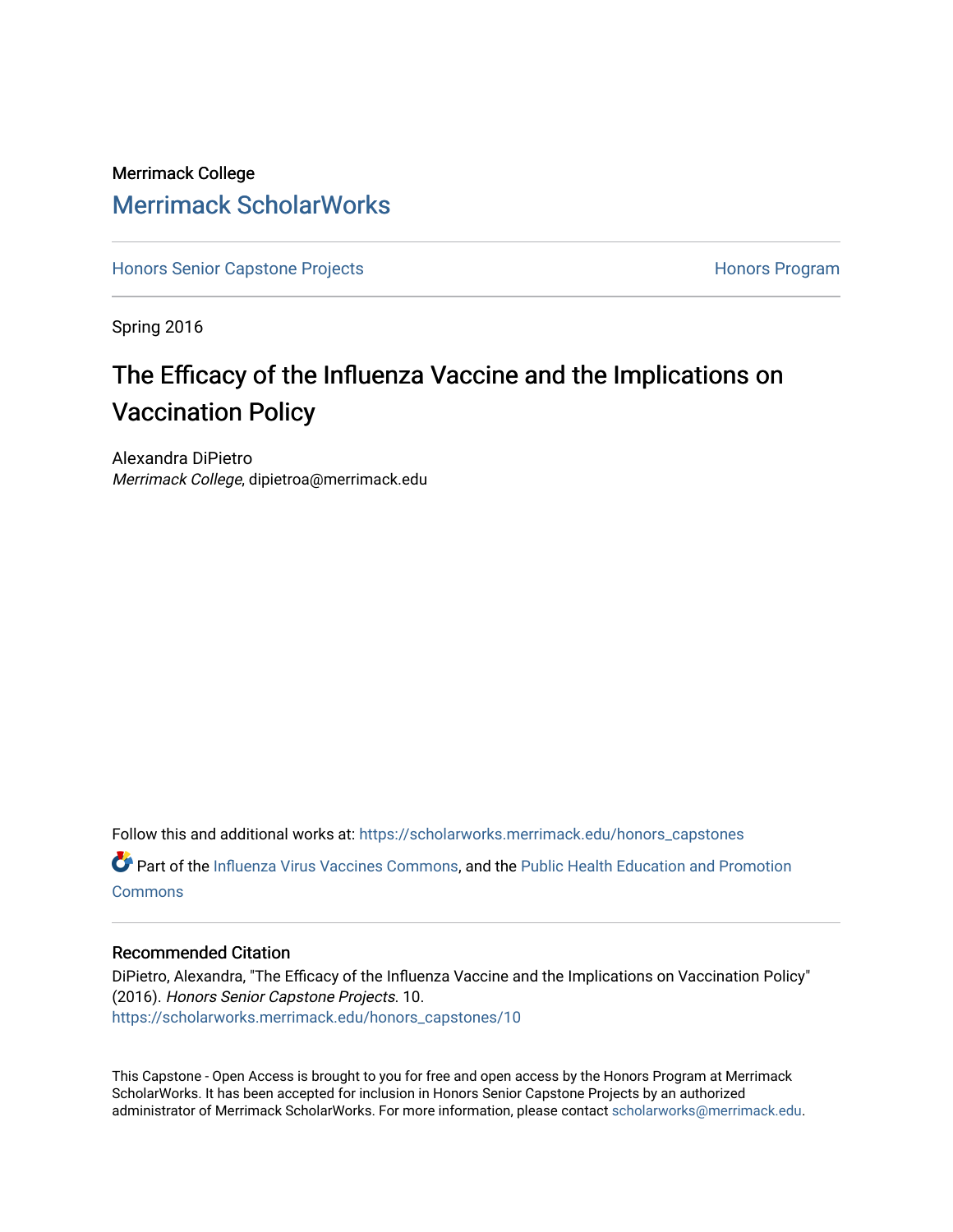## *The Efficacy of the Influenza Vaccine and the Implications on Vaccination Policy*

Alexandra DiPietro

HSC Internship/Senior Honors Capstone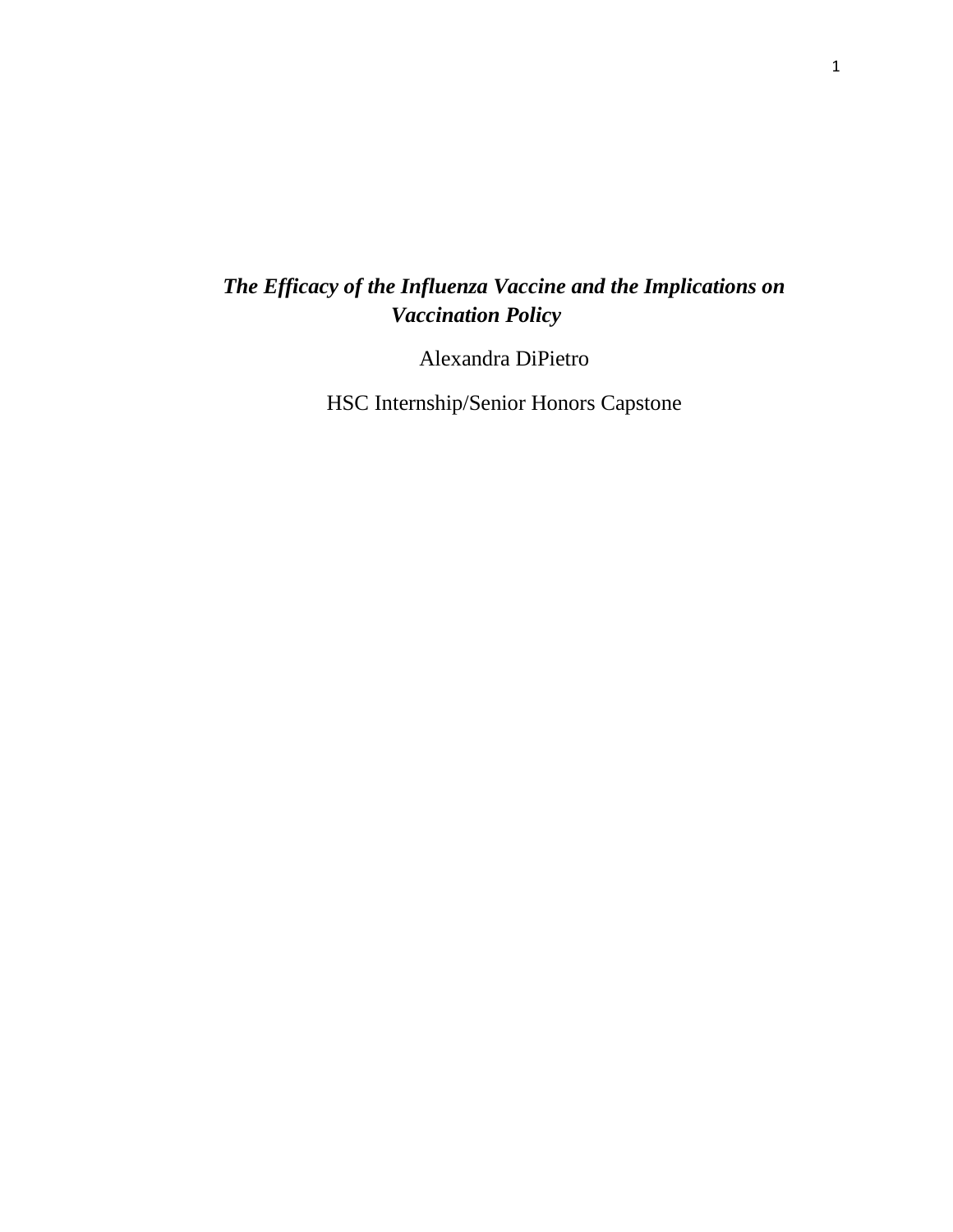The creation of vaccines for many different illnesses has now allowed humans to live in a world where we are mostly burdened by non-communicable diseases due to lifestyle choices. Although some vaccines have almost completely eradicated some illnesses, the influenza virus continues to be a long lasting public health threat even though a vaccine has long since been created for this virus. The history of influenza epidemics and pandemics are well documented as these outbreaks can be traced back with some accuracy for the past three-hundred years (Potter, 2008). With this historical knowledge we have seen the devastation this virus can cause in pandemics such as the Spanish Influenza outbreak of 1918 and even in outbreaks as recent as the Swine Flu outbreak of 2009. As a result, study of the influenza virus is naturally significant and important because this virus has the ability to cause high rates of illness and death in humans regardless of how developed our society has become. The risk the influenza virus poses to humans has caught the focus of many different fields of professionals including researchers, epidemiologists, physicians, and the pharmaceutical industry as these groups of people have generated a vast amount of literature and knowledge in regards to this topic (Potter, 2008). The influenza virus has withstood the test of time by continuing to be a major public health problem because this virus continues to have a major worldwide impact by causing serious illness, death, and economic burden as a result of recurrent influenza epidemics that can be attributed to the viral property of antigenic drift (Carrat & Flahault, 2007).Unlike bacteria or some other agents of illness, the influenza virus has the ability to change its genetic code via antigenic drift which has caused the emergence of many different strains of the virus. The implications of this ability are significant to public health because being able to create different strains, some of which are completely novel, means that humans can continuously be infected by the influenza virus even if they have gotten this virus before as there is always the possibility of being infected by a new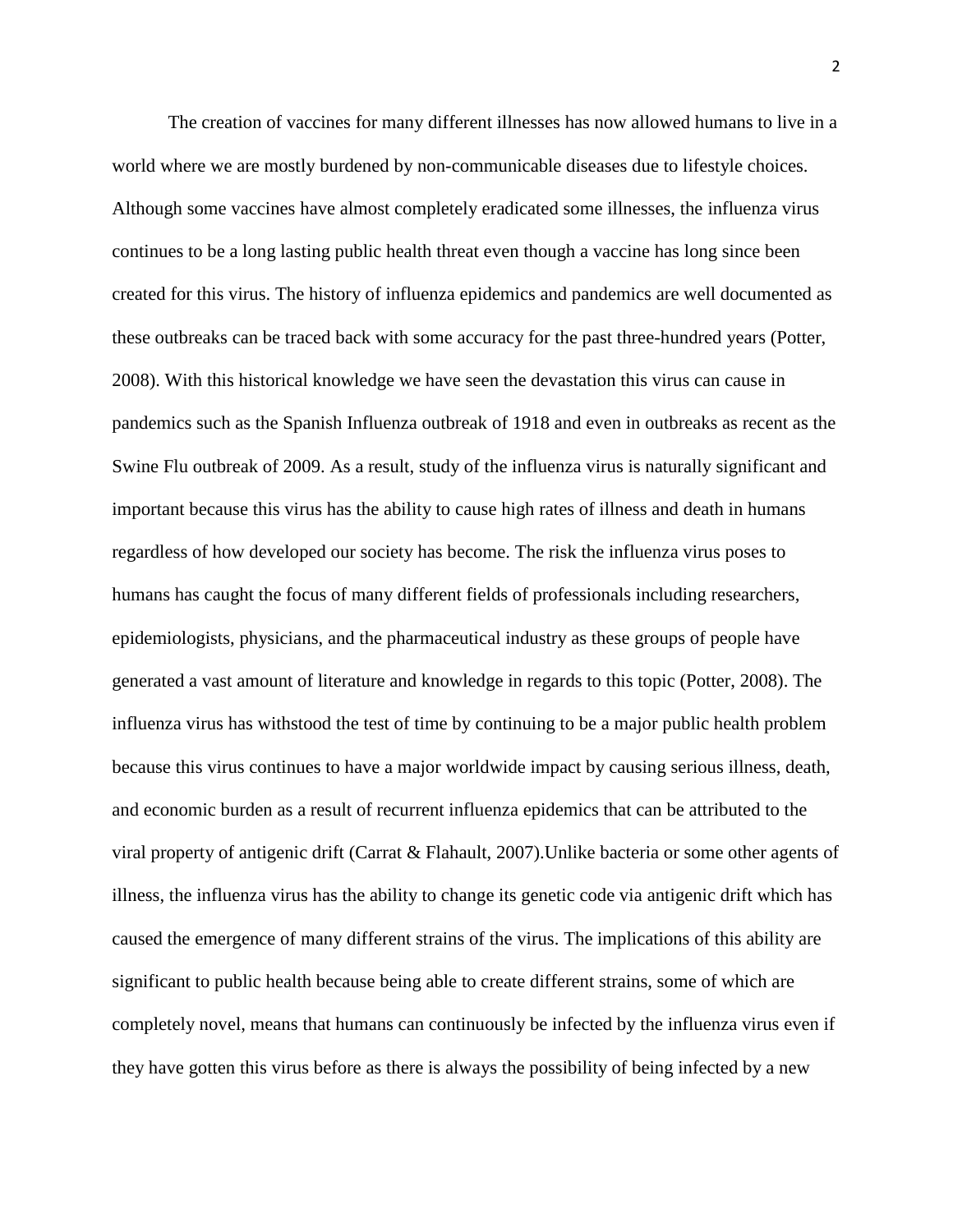strain that the immune system does not recognize (Carrat & Flahault, 2007). Therefore there is a critical need for continuously changing vaccination policies and available vaccines to keep up with the evolution of the influenza virus, and there are institutions worldwide which were created solely for this purpose. Each country has the liberty to handle their influenza vaccination policies differently, but every vaccination program must have a measureable outcome. For the United States the Advisory Committee on Immunization regularly updates why vaccination against influenza is important, and most rationales argue that the influenza vaccine reduces factors like hospital visits, mortality rates, and economic burden (Jefferson, 2006). In the United States there seems to be a new trend where people are becoming distrustful of vaccination in general, but the need for vaccination is crucial as the seasonal influenza vaccine is really our only protection against this extremely dangerous virus. Therefore there is more pressure than ever to prove to society that that influenza vaccine is important to public health and effective so the majority of people will still be motivated to get their influenza vaccine each year. Encouraging the public to get vaccinated against the influenza virus is not always an easy task as the influenza vaccine has not always had the best reputation because some people think it is ineffective or will make them sick. Unfortunately there is some truth to these reservations because some years the influenza vaccine is not as effective as it was intended to be because there is not much human control over how and when the prevalent influenza strains will evolve. The purpose of this paper is to examine the efficacy of the influenza vaccine and its implication on vaccination policy as maintaining or increasing vaccination efficacy is important to public health intervention against this virus. To achieve this purpose a literature review will be conducted based on peer-reviewed research to examine current vaccination policy, efficacy of the influenza vaccine, approaches to improve efficacy, and the gap between vaccination policy and scientific evidence.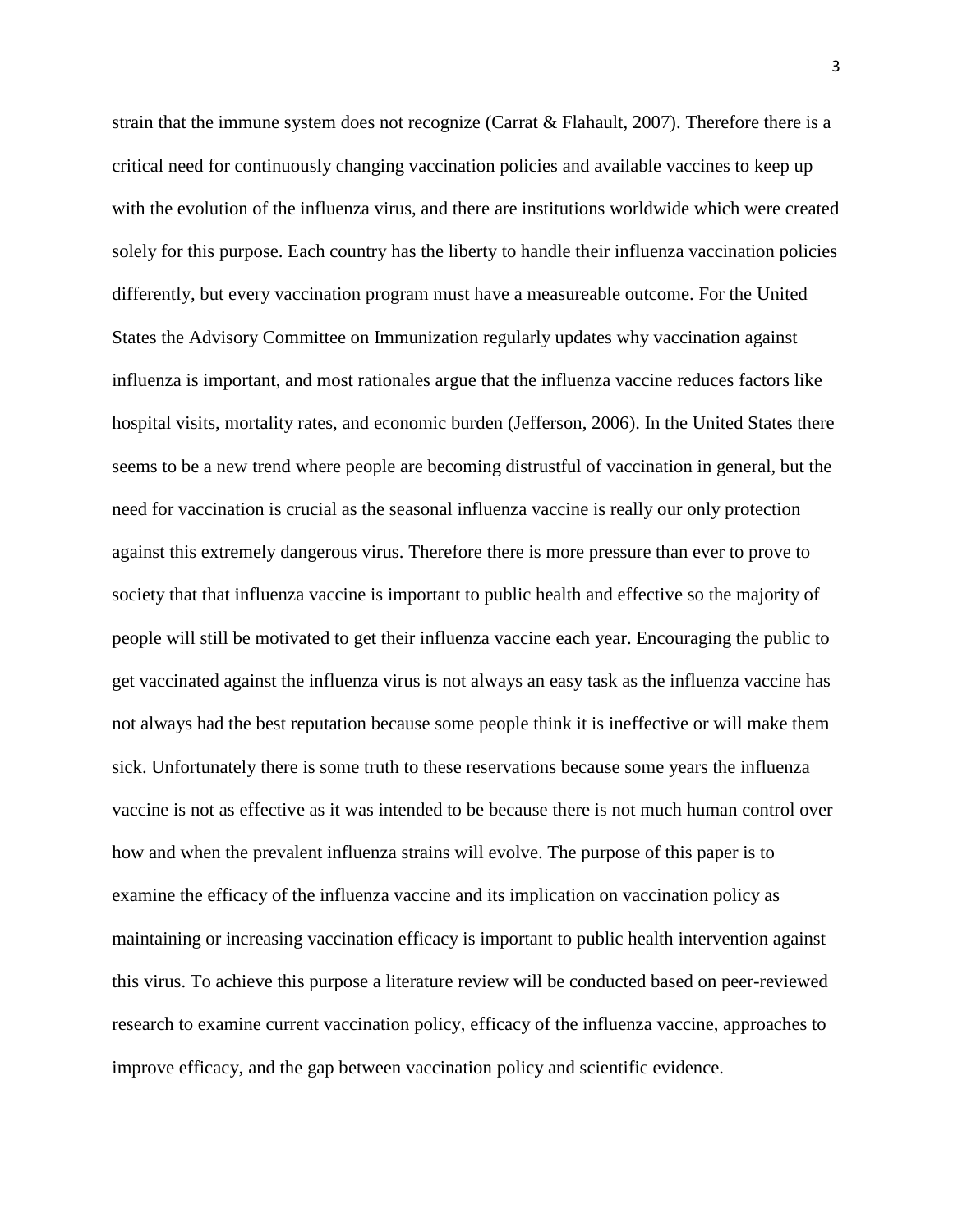International relations can sometimes be strained due to differences in ideology on many issues, but current influenza vaccination policy is very much dependent on a collective worldwide effort. All countries agree that the influenza virus is a danger to public health worldwide especially in an era where there is so much international travel which heightens the risk of quickly spreading illness like influenza. To get an idea of the scale of this worldwide effort, currently there are 142 national influenza centers in 113 different countries which conduct year-round surveillance for prevalent circulating influenza strains and disease trends (CDC, 2015). This part of the policy gives insight into influenza evolution because in terms of the spread of the prevalent strains seasonally, each country cannot be treated as on isolated region because geography plays an important role worldwide in which strains are most relevant at any given time. With 142 contributing laboratories a vast amount of data is produced so in order to come to a conclusion on which of the many influenza strains should be included in the vaccine for each year the World Health Organization has five collaborating centers located in five different countries which include the United States, United Kingdom, Australia, Japan, and China (CDC, 2015). These five collaborating centers help narrow down the most prevalent strains for each season, and ultimately the World Health Organization makes a worldwide suggestion on which strains they feel should be included in each country's seasonal influenza vaccine. In the United States each seasonal flu vaccine protects against three or four strains of the influenza virus based on the provided recommendations by the World Health Organization and therefore our seasonal influenza vaccine is referred to as trivalent or tetravalent. The most common circulating strains of influenza amongst humans today are Influenza A (H1N1), Influenza A (H3N2), and Influenza B therefore these strains or variations of these strains are usually included in the United States' seasonal influenza vaccine (CDC, 2015). Although the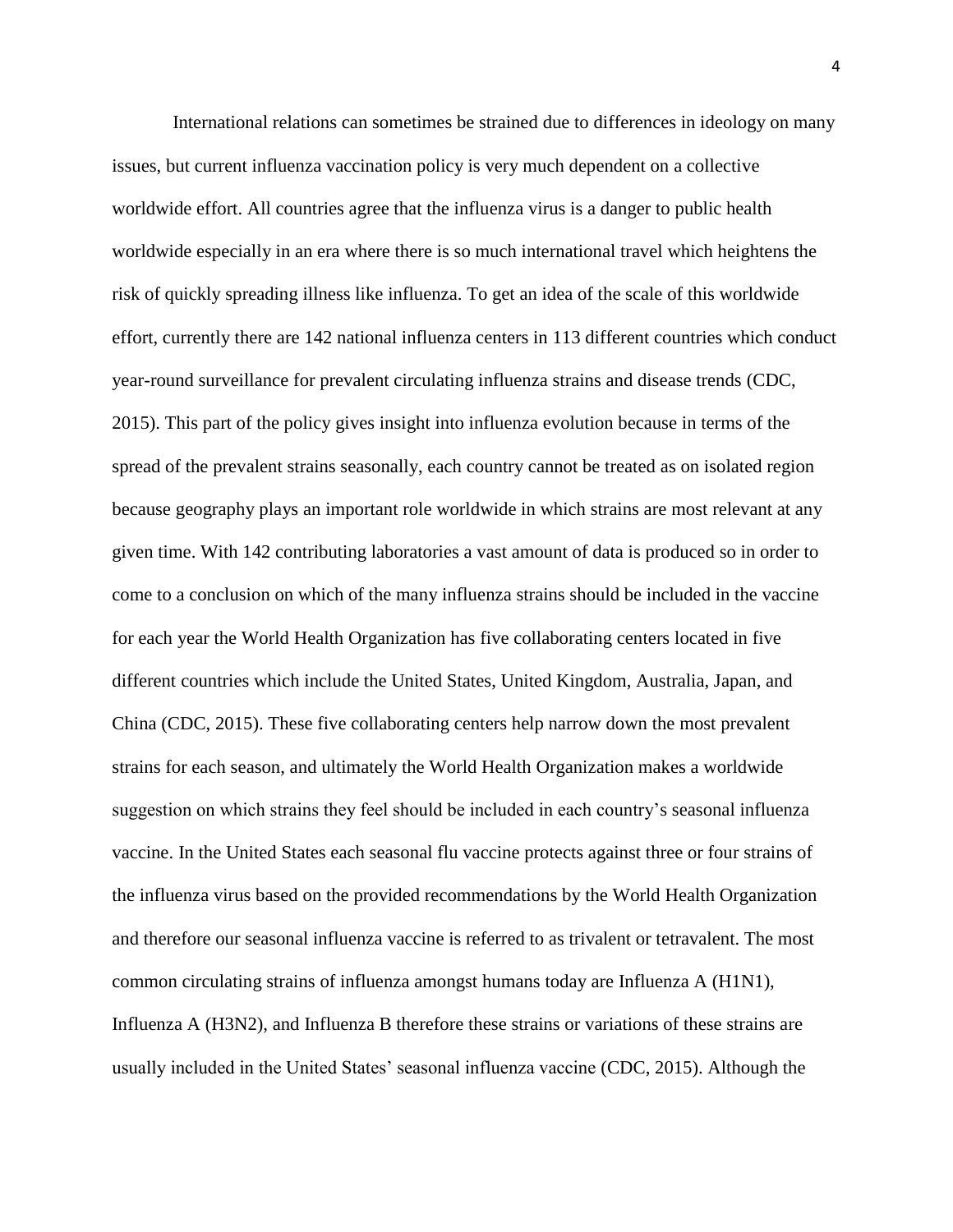CDC in Atlanta, Georgia is one of the World Health Organization's collaboration centers, in the United States the Food and Drug Administration makes the final decision on which vaccine viruses to include in the seasonal flu shot by February of each year (CDC, 2015). Even though the CDC does not make the final decision on the vaccine viruses, this organization is very important because they report information on influenza activity in the United States each week and conduct testing on the efficacy and ability of the seasonal flu shot to produce an immune response against the influenza virus (CDC, 2015). Another important part of the United States' current influenza vaccination policy is the prioritization of target populations for the seasonal influenza vaccine. In general the CDC continues to recommend that everyone six months and older should get vaccinated against the influenza virus, but the CDC does recognize that there are certain high risks groups that are an even higher priority for vaccination. Some of these high risks groups include adults 65 and older, young children six months to five years old, and healthcare workers (Baguelin et al., 2013). As a result, many vaccination programs target these high risk groups especially during seasons where vaccine availability is limited. Also the people who are especially vulnerable to the influenza virus fall into high risks groups, and these high risk groups are determined based on who will suffer the worst health complications from getting the influenza virus. In the United States and other countries there is recognition that the influenza vaccine is not always perfect and that vaccination programs do have limitations and do need to be revamped from time to time. Therefore the CDC is very forthcoming with the limitations of the seasonal influenza vaccine. Such as there are multiple factors which limit the influenza vaccine and contributed to the vaccine's efficacy which usually involve scientific issues and timing limitations. Although there are many different strains of the influenza virus, the influenza vaccine is limited by our scientific ability to be able to grow viable vaccine virus as vaccine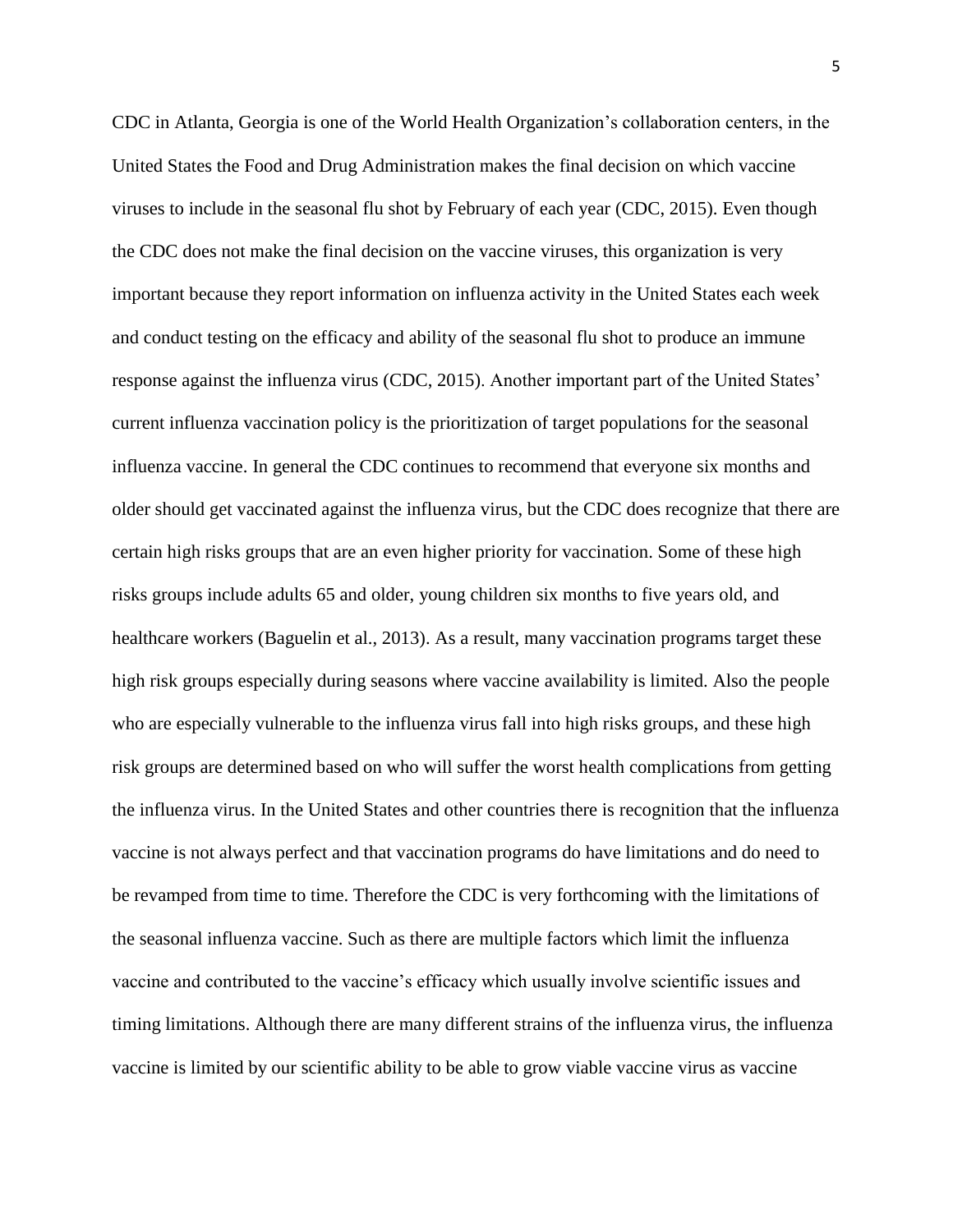viruses can only be grown in pathogen-free chicken eggs or canine kidney cells (CDC, 2015). With these very specific criteria only certain vaccine viruses can be grown which means if a vaccine virus for a prevalent strain cannot be grown successfully then humans will have to remain unprotected. A large amount of a vaccine virus must be created in order for it to be included in the vaccine therefore time constraints sometimes limit which vaccines can be grown on time, and antigenic drift becomes a problem because even if antigenic drift is detected in some cases there just is not enough time to grown a vaccine virus that matches a variant strain which can be used in the vaccine (CDC, 2015). The importance of outlining the United States' current influenza vaccination policy is to demonstrate how seriously this virus is taken from a public health standpoint and how much effort, time, research, and money is put into creating the best seasonal influenza vaccine possible. Although it is very true that much effort is put into creating an influenza vaccine each year there still is room for improvement which makes evaluating the efficacy of the influenza vaccine valuable as this can give insight into how changes in policy could continue to increase the influenza vaccine's protective power which would benefit the humans population.

With the vast amount of influenza virus surveillance and research that is conducted yearround by many laboratories worldwide there are some key factors that have been identified which are proven to decrease the efficacy of the influenza vaccine. The singlehanded most important factor that decreases the efficacy of the influenza vaccine is the influenza virus's ability to undergo antigenic drift. The influenza virus would be simple to track and vaccinate against if there was only one strain to target, but what makes the influenza virus so dangerous to public health is that fact that antigenic drift causes mutations in the genetic code of the virus which produces many different types of strains. Therefore when creating a vaccine for the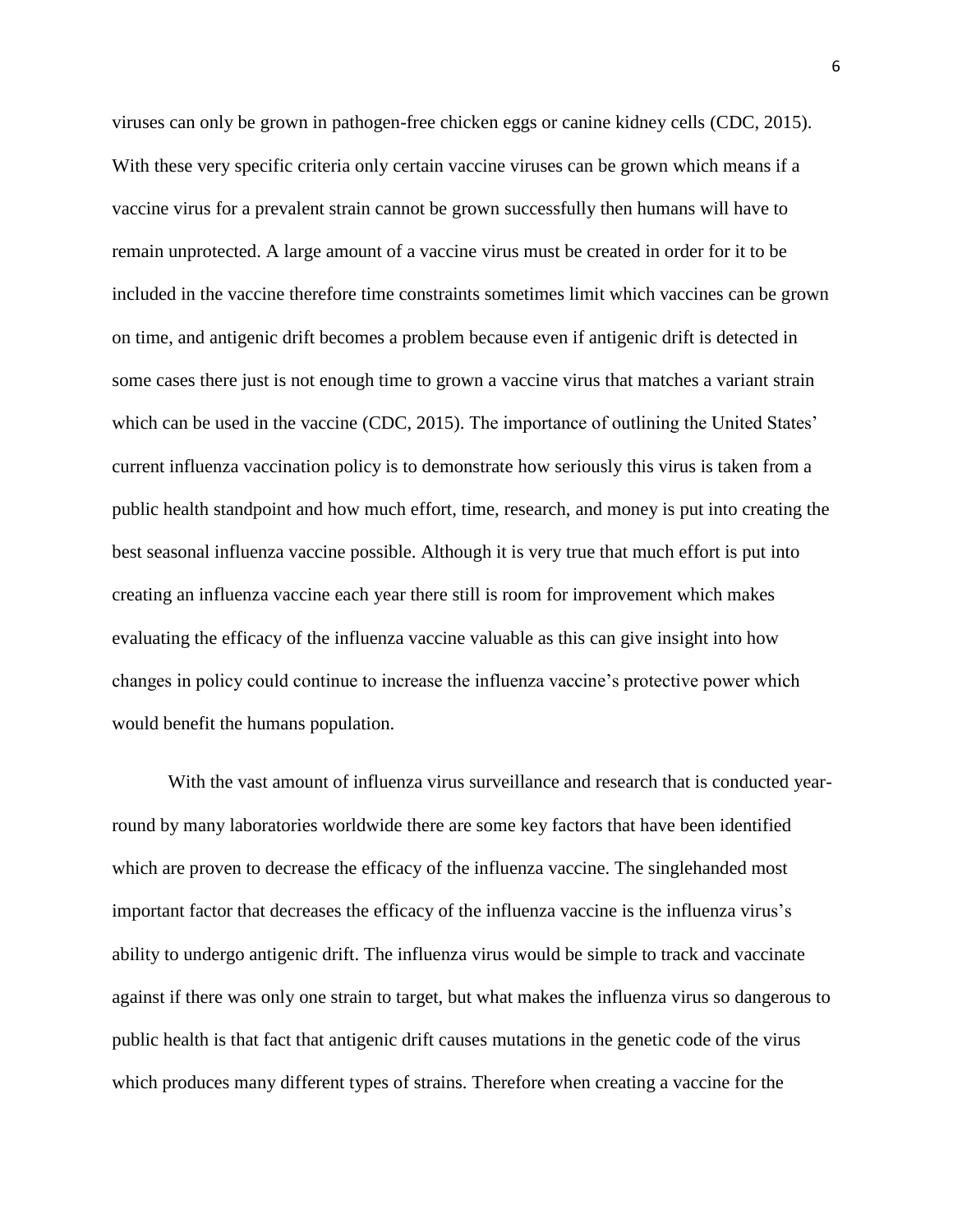influenza virus each year it is comparable to trying to hit a moving target because antigenic drift allows the virus to change, and we can never be completely certain which strains will be most prevalent each year. To put the problem of antigenic drift into perspective, it has been found that antigenic drift is responsible for the global change in vaccine composition and since 1968 antigenic drift had caused the influenza vaccine composition to be updated approximately every two to five years (Boni, 2008). Antigenic drift occurs as a means for the influenza virus to evade human immunity even in vaccinated individuals so clearly this ability can decrease the effectiveness of the influenza vaccine because the influenza virus is designed to change so that the human immune system cannot recognize the virus (Moldoveanu et al., 1999). Research on antigenic drift has provided information that suggests that antigenic drift occurs every two to eight years due to evolutionary pressure, and antigenic drift can occur in all strains of the A and B viruses (Kanai et al., 2010). On a biological level, changes to the genetic code of each viral strain due to antigenic drift are subtle usually only involving a point mutation of one nucleotide within antibody binding sites which occur at the hemagglutinin and neuraminidase viral proteins on the surface of the virus (Boni, 2008). As a result small changes to the virus can cause a significant impact on humans by causing an increased amount of illness and death by decreasing the efficacy of the influenza vaccine with the emergence of variant strains. Also antigenic drift causes varying evolutionary patterns as this type of biological change can causes the reemergence of old influenza strains or the creation of new variants (Boni, 2008). Overall it is proven that antigenic drift can decrease the efficacy of the influenza vaccine, but the impact varies between seasons based on when antigenic drift is most active. Next, vaccine strain mismatching is related to and a consequence of antigenic drift and this is a factor which is also known to decrease the efficacy of the influenza vaccine. In the United States production of the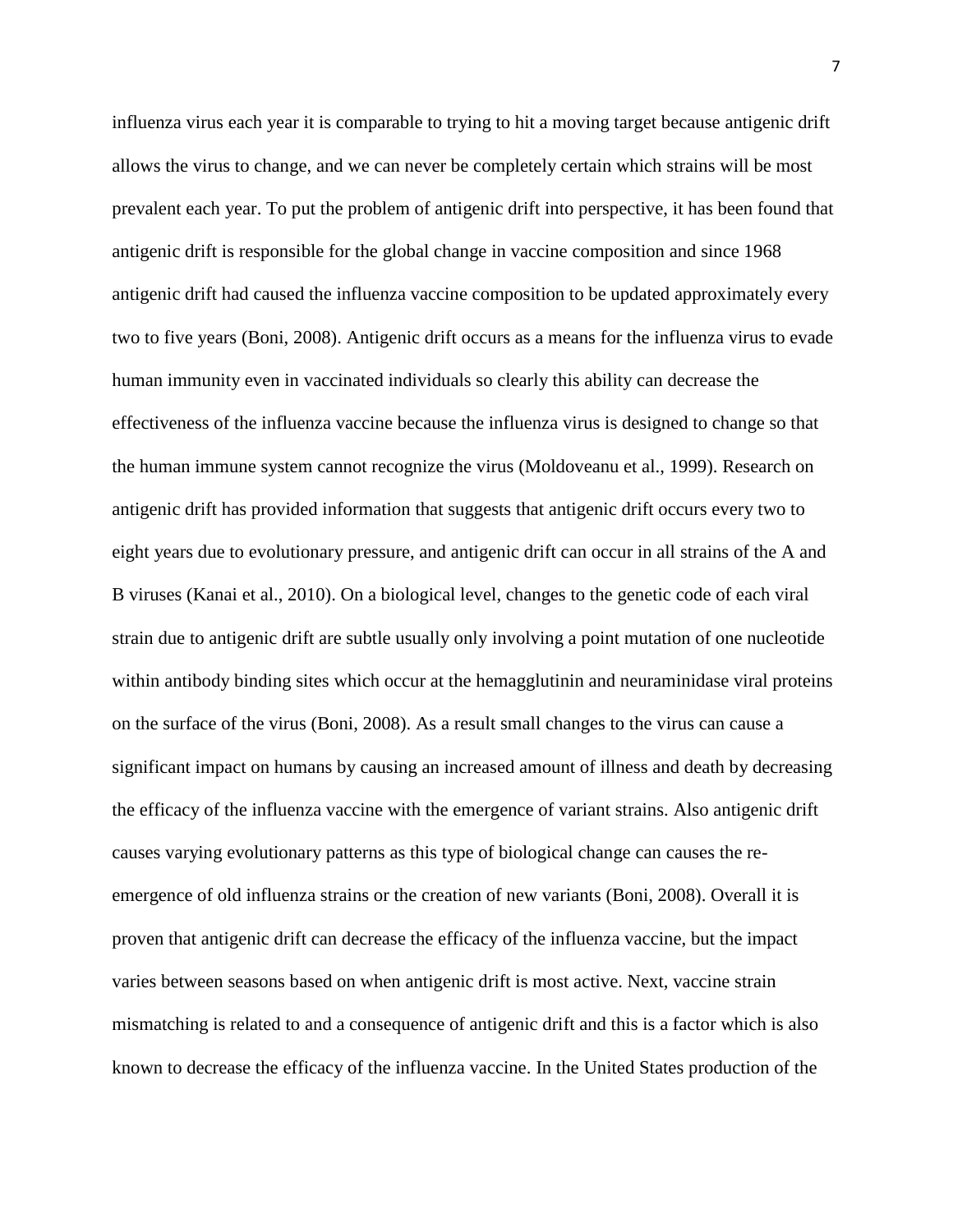seasonal influenza vaccine can take up to nine months, and due to this lengthy production period this gives the opportunity for antigenic drift to occur and a new prevalent strain of influenza can arise while the vaccine is still in production. The consequence of this is that if a new strain arises during this production period it would be too costly and there would not be enough time to include this new strain in the vaccine that is being produced. Therefore reduce effectiveness of the influenza vaccine and a potential for an epidemic can occur as one of the circulating strains will not match one of the vaccine strains making the human immune system vulnerable (CDC, 2015). The last factor to be mentioned that decreased the efficacy of the influenza vaccine is herd immunity which occurs when the majority of the human population is vaccinated against the influenza virus. Herd immunity is significant because it is known that strong host immunity is the driving force that causes antigenic drift to occur in the influenza virus (Boni, 2008). Antigenic drift is triggered by strong herd immunity amongst a population because this causes the circulating influenza viruses to have low evolutionary fitness which in turn favors mutations to occur via antigenic drift. As a result mutations caused by antigenic drift increase the fitness of the influenza virus and allow the virus to escape the herd immunity and cause illness (Boni, 2008). This relationship between herd immunity and antigenic drift means that increasing the number of vaccinated individuals in a population increases herd immunity which in turn increases antigenic drift. In terms of vaccination strategies, vaccinating too many people can actually have negative consequences in terms of influenza virus evolution whereas vaccinating fewer people or being more selective as to who should receive vaccination would increase influenza vaccine efficacy by decreasing antigenic drift (Boni, 2008). Although it seems that vaccinating fewer people would be advantageous this is an unrealistic solution to increase efficacy because there is also danger in vaccinating fewer people, therefore it would be better to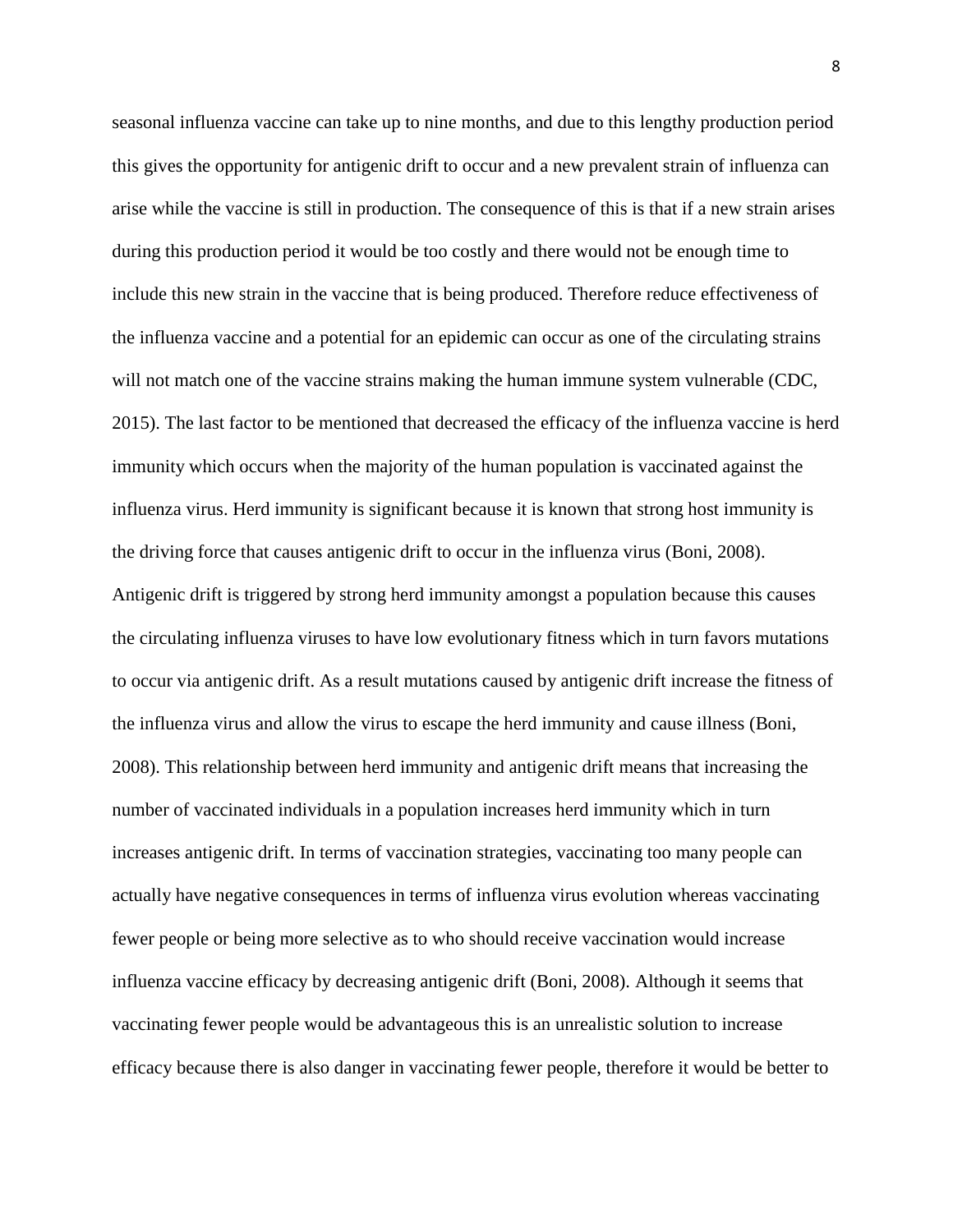strengthen our influenza monitoring efforts during seasons where herd immunity is high in an effort to recognize sooner when antigenic drift occurs so the human population can be warned and take extra precautions. Typically in the United States the most vaccination for the influenza virus occurs in October and November which makes herd immunity high at the beginning of the flu season which in turn would make the emergence of variant influenza strains more likely to be recognizable by the end of the same flu season so more monitoring efforts during this time period would allow for earlier recognition of variant strains which could help improve the vaccine for next season (Boni, 2008). In order to tie this section together it is important to note that factors like vaccine strain mismatching and herd immunity are indirect factors that decrease the efficacy of the influenza vaccine as these factors are either a cause or consequence of antigenic drift which again is the main factor that decreases efficacy.

Within the scientific community concerned with the influenza vaccine and vaccination policy it is undebated that the efficacy of the influenza vaccine can be decreased, but what is debated is the best approaches to try to overcome the factors that can decrease the efficacy of the influenza vaccine. Formerly mentioned in this paper were three major factors that are widely known to negatively impact the efficacy of the influenza vaccine, and there are other less significant or newly discovered factors that have not been addressed. With so many factors that can possibly negatively impact the efficacy of the influenza vaccine there are many different suggested approaches that try to overcome these factors in an effort to ensure and increase the efficacy of the influenza vaccine. With so many laboratories and research worldwide dedicated to study the influenza virus and vaccine, there is a vast amount of data related to efficacy of the influenza vaccine that has to be sifted through and interpreted for future use. In this section of the paper I will cite some of the most common and widespread approaches that are being discussed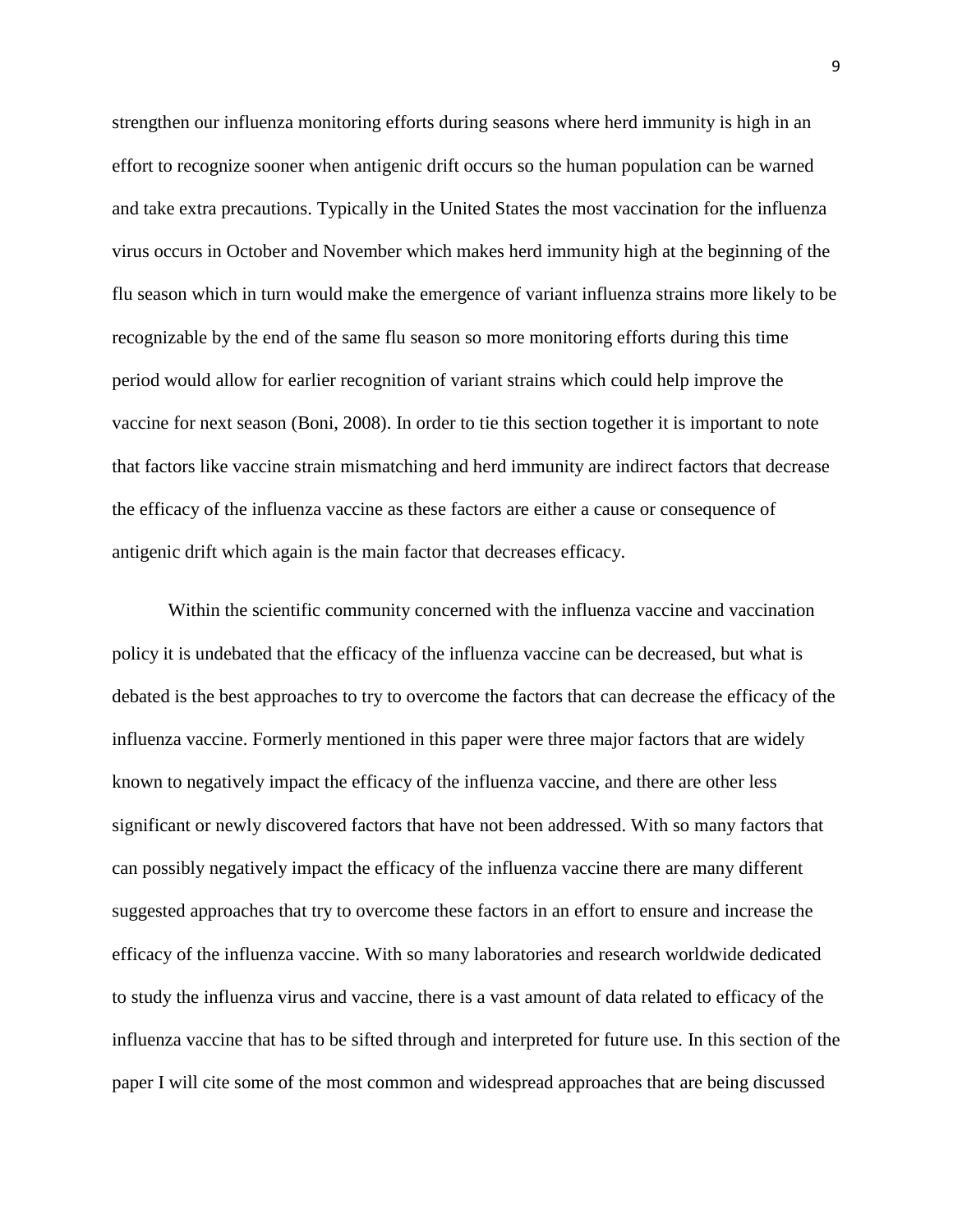within the scientific community currently based off of available research that has been conducted. There is naturally a worldwide problem with decreased efficacy of the influenza vaccine as this would make the human population more vulnerable to illness, therefore looking into approaches that can maintain or increase the efficacy of the influenza vaccine is important because the main goal of the influenza vaccine and vaccination programs is to protect as many people from this virus as possible to decrease illness, death, and economic burden. As a result there seems to be two categories of approaches that are predominate within current scientific research, and these categories consist of either adapting vaccination policy and monitor efforts for the influenza virus or making improvements to the content of the vaccine itself. Both categories of approaches are valuable, and the first category of approaches to be discussed is ones that suggest making adaptations to vaccination policy and monitoring efforts. One suggested approach is to increase the use of sero-epidemiological testing which means to use serum from human blood to better understand the incidence and distribution of disease (Kanai et al., 2010). In the human immune response after receiving an influenza vaccine, the human body makes antibodies against the influenza virus therefore conducting research on serum and monitoring populations periodically could give better insight into how the body reacts to the influenza virus and vaccine on a biological level (Moldoveanu et al., 1999). It is important to note that the idea of conducting sero-epidemiological testing is not a new idea as mass serological surveys worldwide are already done each year to help determine which strains should be included in the vaccine, but what is new is the suggestion for better organizing and targeting how this testing should be conducted (Kanai et al., 2010). Although there is mass serological testing that is conducted each year a noticeable trend is that there is not much of this type of testing conducted in tropical regions such as in Southeast Asian countries. Therefore it may be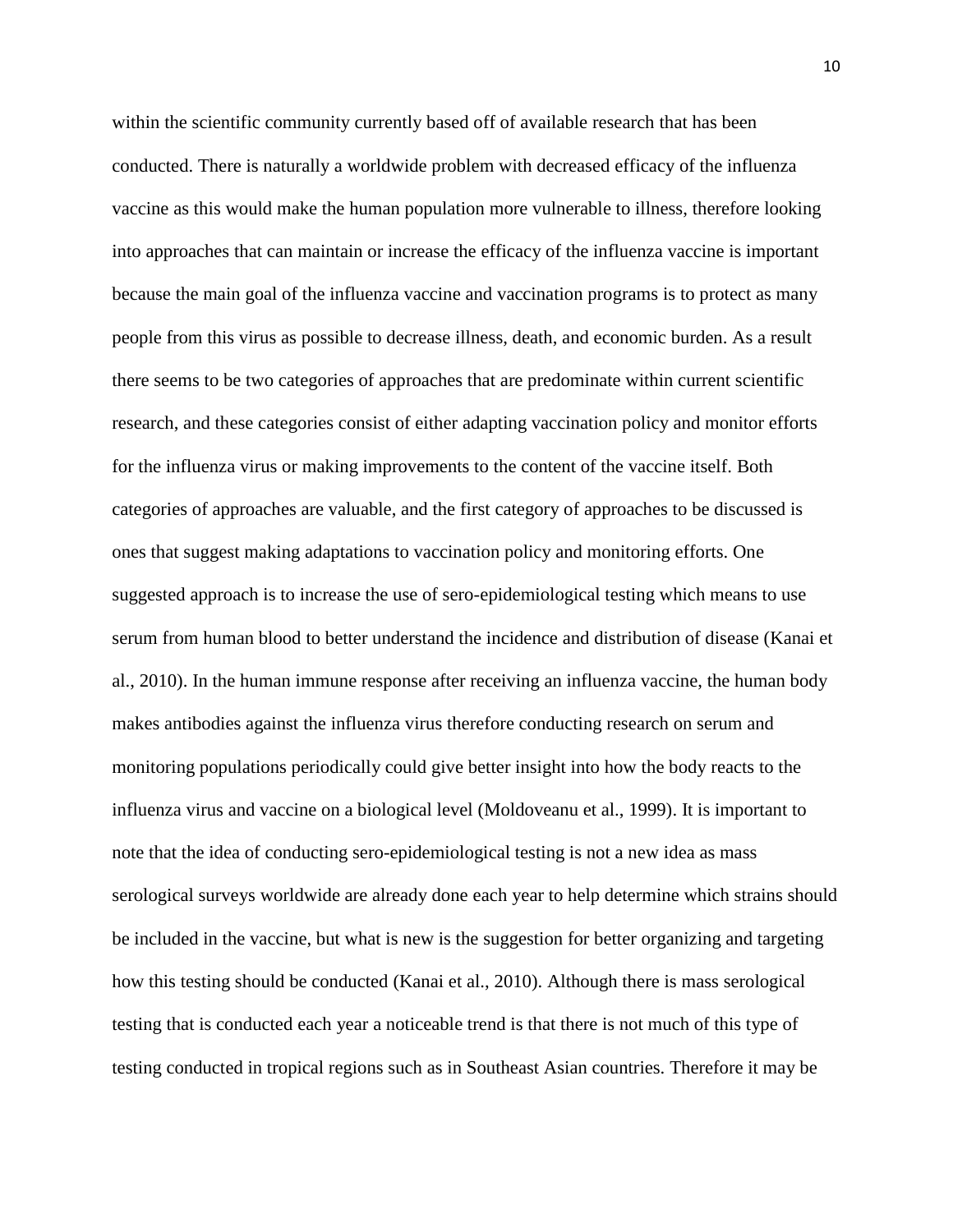advantageous to the efficacy of the influenza vaccine and monitoring efforts if seroepidemiological is better allocated worldwide as the importance of this type of testing has been confirmed by its mass usage annually (Kanai et al., 2010). The suggestion of better allocating sero-epidemiological testing also alludes to the next approach to be discussed which is related to geography. Such as it is well known that different parts of the world play different roles in influenza virus evolution, therefore it is suggested that geographic considerations should be used to better target and monitor the emergence of novel strains of influenza and the stains that are most prevalent each year (Boni, 2008). Currently vaccine recommendations and strain monitoring are done on a global scale, but increasing monitoring on a smaller more localized scale can help indicate the regions that impact influenza virus evolution the most and target regions where the most antigenic drift occurs (Boni, 2008). Also climate plays an important role in peak influenza season and influenza virus evolution as influenza virus infection occurs throughout the year in tropical regions whereas in temperate regions infection most occurs in the winter season which is just one example of how geography can affect the influenza virus (Kanai et al., 2010). One geographic consideration that is known and valued is that it is important to have close monitoring for novel influenza variants in China and Southeast Asia, and this displays how if more attention is paid to geographic considerations there is the possibility that influenza monitoring can become more pointed and effective (Kanai et al., 2010). Another adaptation that is worth mentioning in terms of modification to influenza vaccination policy is the consideration to adjust target populations for influenza vaccination. Although the CDC recommends that everyone six months and older should get vaccinated against influenza, many vaccination programs target high risks groups like adults aged sixty-five and older or small children especially when vaccine availability is limited. Targeting these high risks groups is beneficial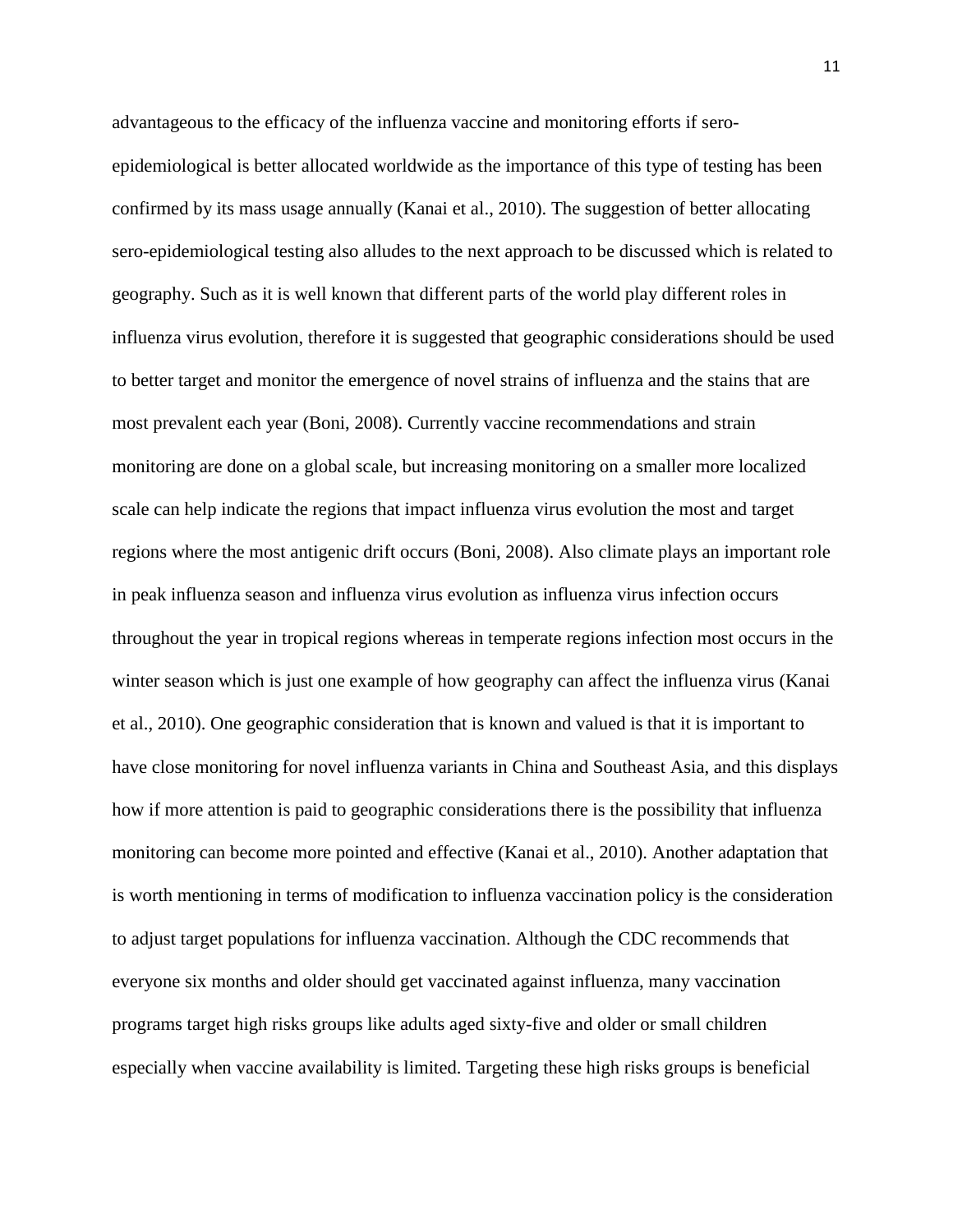because it offers protection to these groups by lowering the amount of illnesses and financial burden, but targeting other groups of people may offer a broader range of protection. Such as, children that are not young enough to be in the high risk category have been found to be the key spreaders of the influenza therefore it could be more beneficial to target children not in the high risk categories and the adults these children come in contact with in an effort to decrease the spread of the influenza virus in the first place (Baguelin et al., 2013). Specifically it has been found that the most optimal allocation of influenza vaccine would be to prioritize schoolchildren and adults aged thirty to thirty-nine as children are the key spreaders of the influenza virus and parents serve as a bridge to the rest of the population (Medlock & Galvani, 2009). Overall changes to vaccination policy and monitoring efforts are probably the fastest and most efficient routes to take in an effort to increase or maintain the efficacy of the influenza vaccine as changes to the vaccine itself would require lengthy clinical trials and testing.

Now that approaches pertaining to vaccination policy and monitoring efforts have been addressed, the next to be addressed are approaches pertaining to actual changes to the influenza vaccine itself in an effort to increase or maintain the efficacy of the influenza vaccine. Again, the approaches that will be discussed are the most current and prevalent in scientific research. In the United States all seasonal influenza vaccines either contain three or four strains that are picked to be included in each dose of the vaccine, but one approach to increasing or maintaining the efficacy of the influenza vaccine is to add more strains to the vaccine. Adding more strains to the vaccine would allow humans to be protected against a broader range of strains, but this approach also has some disadvantages to it. Such as, adding more strains to the influenza vaccine could make the vaccine too costly or make the production process too long. Also adding more strains still would not guarantee that humans would be more protected if antigenic drift occurred.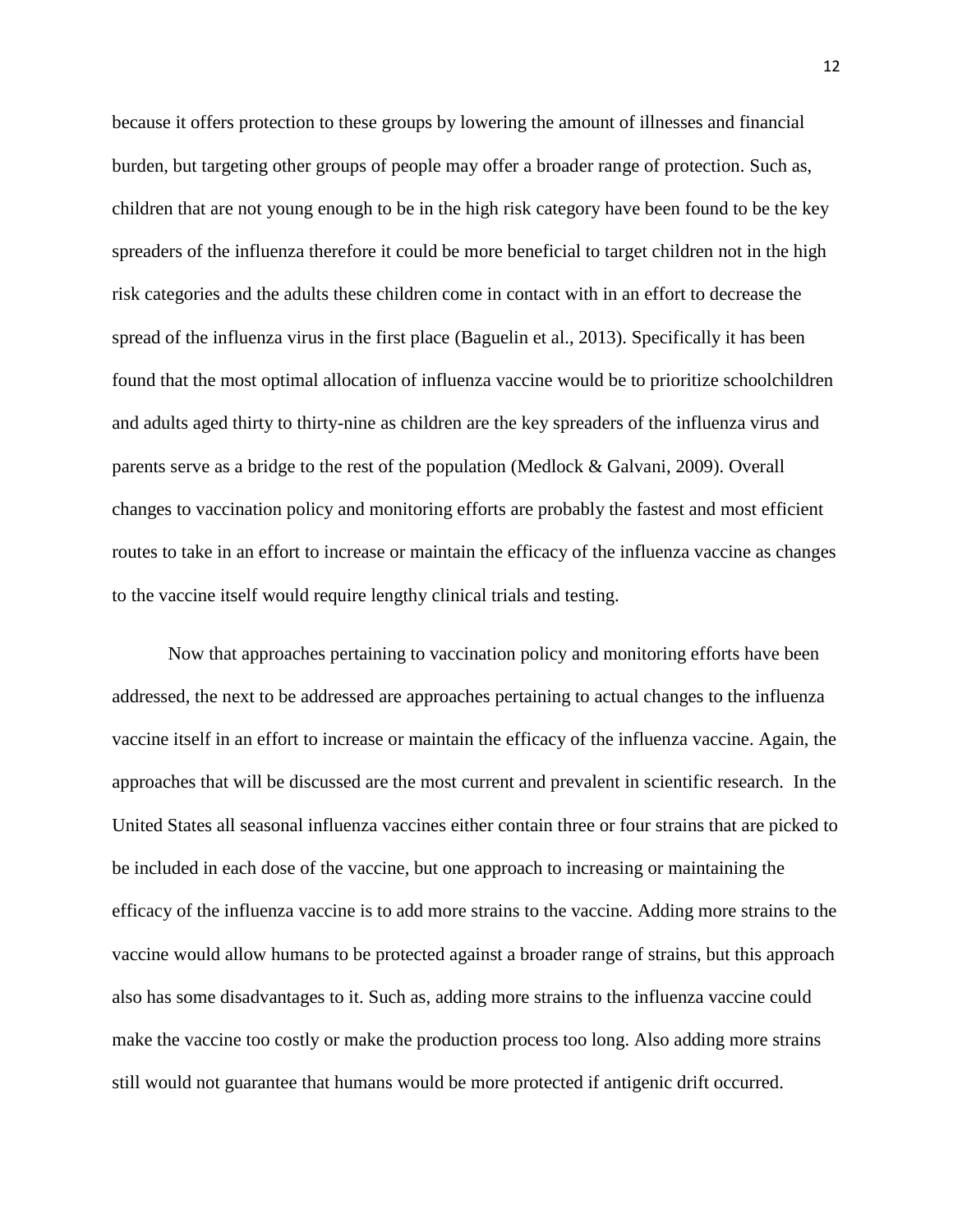Although this approach is not perfect or foolproof, it relates to the idea behind the second approach to be addressed which is cross protective vaccines. The idea behind cross protective vaccines is the same as adding more strains to the influenza vaccine which is that cross protective vaccines could reduce the impact of antigenic drift by helping the body make more antibodies that can possibly protect the immune system against a broader range of influenza strains and variant strains (Carrat & Flahault, 2007). Therefore cross protective vaccines could provide more protection against the influenza virus than the regular seasonal influenza vaccine could provide as cross protection can evoke an immune response that provides sufficient protection against some strains even if the vaccine components are not optimally matched which would be valuable to use during seasons where antigenic drift occurs (Heckler et al., 2006). Humans can gain cross reactive antibodies from the seasonal influenza shot when variant strains are somewhat similar to the strains included in the vaccine, but most importantly specific cross protective vaccines could be made as a supplement and provide more protection during seasons when a substantial amount of antigenic drift occurs and efficacy of the seasonal influenza vaccine is lowered (Katz et al., 2009). The last approach to be addressed is the proposal for a universal influenza vaccine which would completely change vaccination policy and eliminate the need for a constantly changing seasonal influenza vaccine. Research is now moving in this direction in search of a universal influenza vaccine because it would eliminate the problem of antigenic drift, but currently a universal vaccine for the influenza virus remains in a preclinical stage as much more research needs to be done (Carrat & Flahault, 2007). Hemagglutinin and Neuraminidase are viral proteins on the surface of the virus which are the most antigenic proteins, and the current seasonal influenza vaccine is based off of these proteins even though Hemagglutinin and Neuraminidase are highly susceptible to antigenic drift (Carrat & Flahault,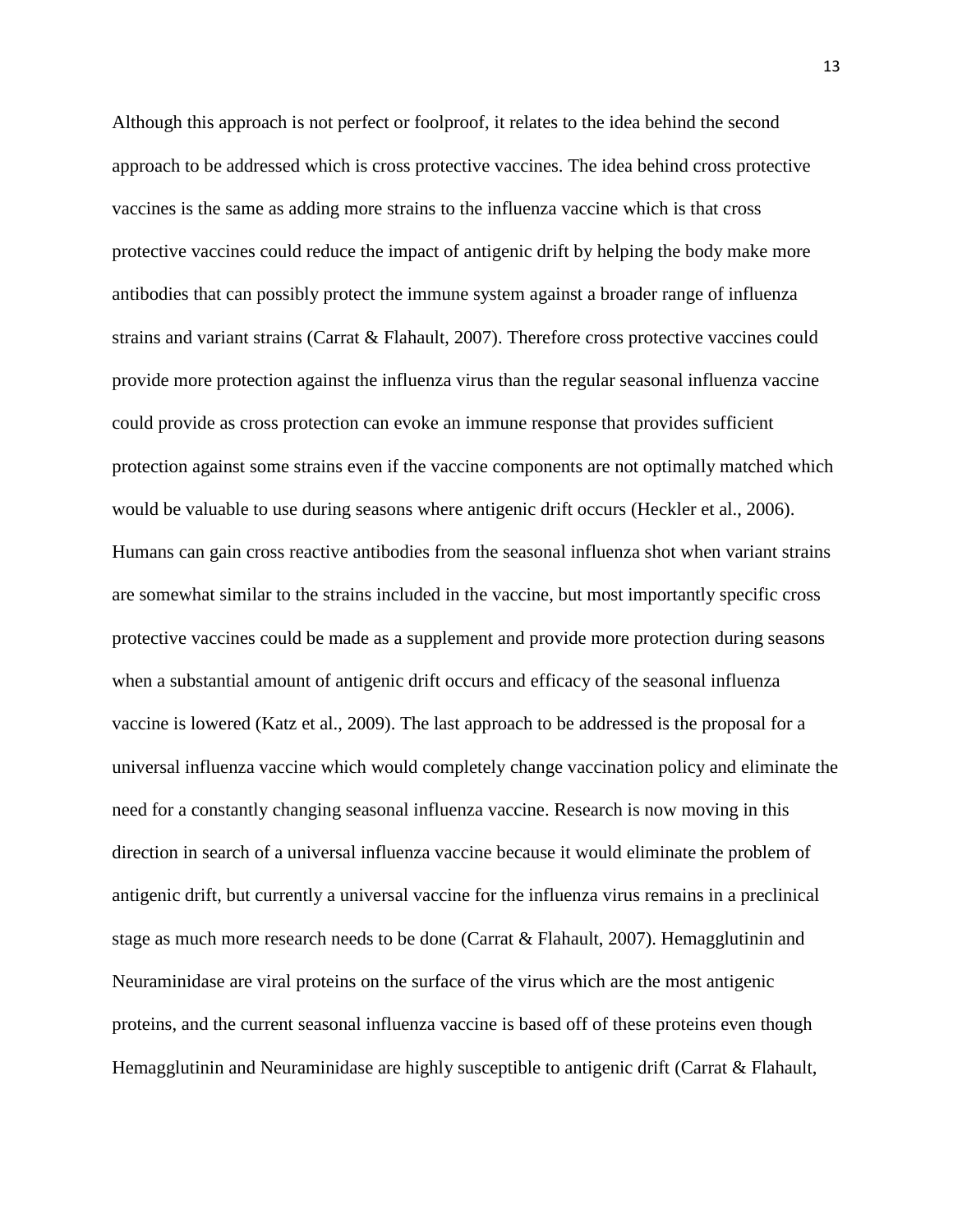2007). Therefore the goal of universal vaccine would to make a vaccine based on more conserved parts of the virus that are not heavily affected by antigenic drift so that the vaccine would remain effective and not be negatively impacted by variant strains (Carrat & Flahault, 2007). Currently there has been research conducted on a part of the influenza virus called the M2 ion channel protein which is a more conserved part of the virus, and ultimately targeting proteins like this would provide for protection across all strains of the influenza virus so there would be no need to worry about decreased efficacy of the vaccine (Carrat & Flahault, 2007). In general a lot more research needs to be conducted on improvement to the influenza vaccine itself, but some of these approaches may have a promising future if research advances to a point where these approaches are useable in creating an improved influenza vaccine for the human population.

Many approaches that are suggested to increase or maintain the efficacy of the influenza vaccine seem like valuable ideas which lead to the question as to why there is a gap between actual influenza vaccination policy and scientific evidence. Besides the fact that new approaches take time implement once they are deemed appropriate to use, there are multiple reasons why there is a gap between vaccination policy and scientific evidence. One reason which contributes to this gap is that many research studies only report data from one or two flu seasons which make the data produced from these types of studies unreliable and difficult to interpret because the circulation and incidence of the influenza virus varies greatly each year due to factors like antigenic drift (Jefferson, 2006). Another factor that contributes to this gap is based on the scale of each scientific study as studies with small numbers of participants or small data sets again make the data produced unreliable due to the limited scope of the study (Jefferson, 2006). Amongst other symptoms influenza is characterized as causing respiratory illness, and since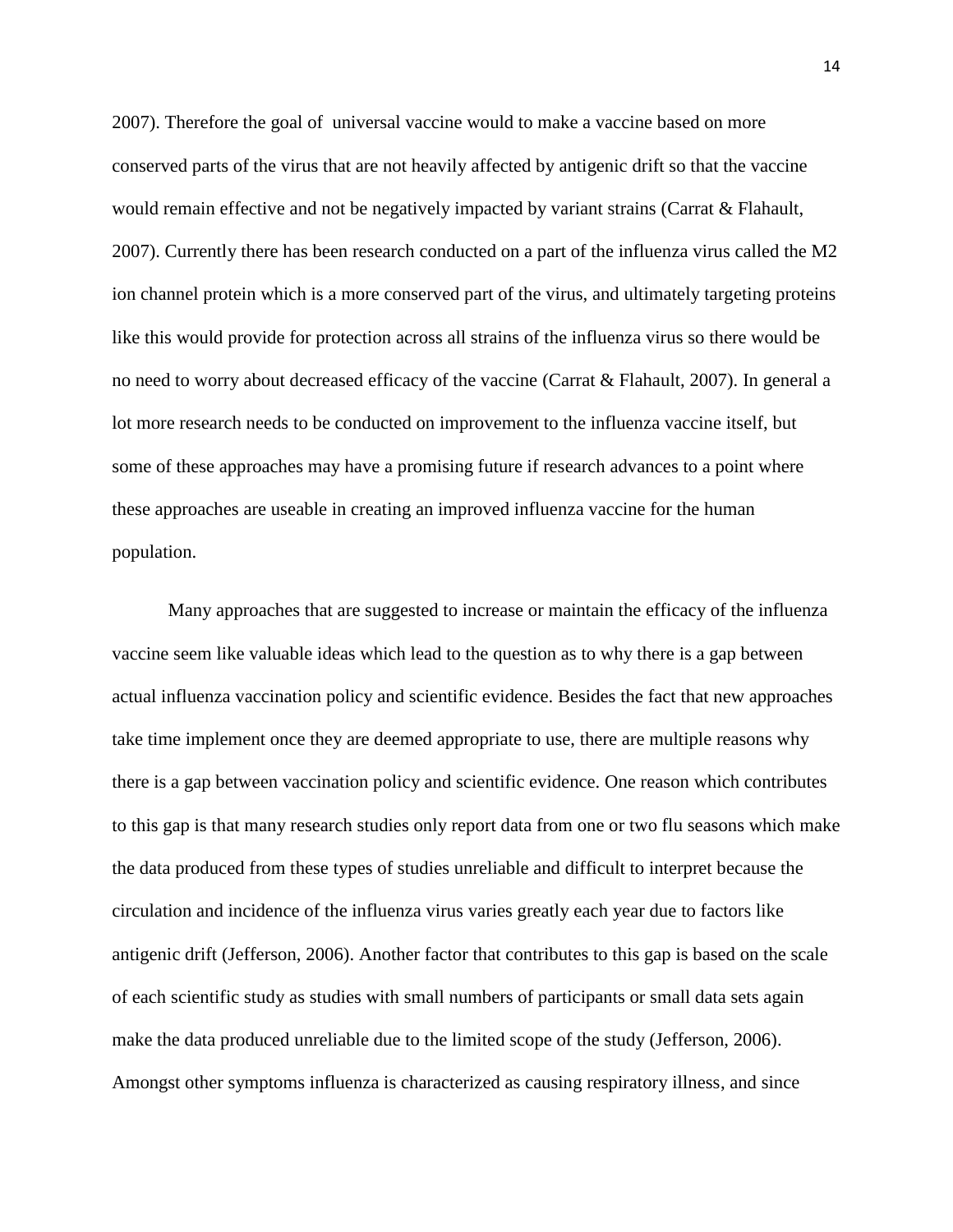there are many other illnesses that cause similar symptoms it is almost impossible to differentiate actual influenza and influenza-like illness which in most cases is just considered to be influenza when it really is not (Jefferson, 2006). The confusion between influenza and influenza-like illness becomes problematic because it leads to an overestimation of the impact of influenza and unrealistic expectations of the success of influenza vaccines which can be reflected in evidence from scientific research as well (Jefferson, 2006). Besides these factors the integrity of the studies that report scientific evidence must be thoroughly scrutinized as many studies are poorly designed or biased which leads to confounders and inaccurate data that could never be used to help determine or modify vaccination policy (Jefferson, 2006). Overall the gap between vaccination policy and scientific evidence is justified because it is a lengthy process to extract scientific evidence produced by researchers that has merit and is reliable enough to include in vaccination policy. There may be pressure or temptation to use scientific evidence because it sounds good or seems like a viable way to deal with the influenza problem, but policy makers have to be very careful with which evidence they use because it would be a waste of resources like time and money to use them on improper evaluation (Miller et al., 2009). Lastly, immediate action always has to be taken against influenza in order to control this virus and hopefully there can be closer collaborations and lessons drawn from previous knowledge so that policy makers and researchers can possibly decrease the gap between policy and scientific evidence so that the human population can benefit from the outcome (Miller et al., 2009).

The influenza virus is nondiscriminatory and is a worldwide public health problem especially when pandemics and epidemics occur. Also the subject of the influenza virus is complicated because there are so many factors and collaborations that occur in an attempt to control this virus from causing illness and death. Hopefully this paper clarifies all the elements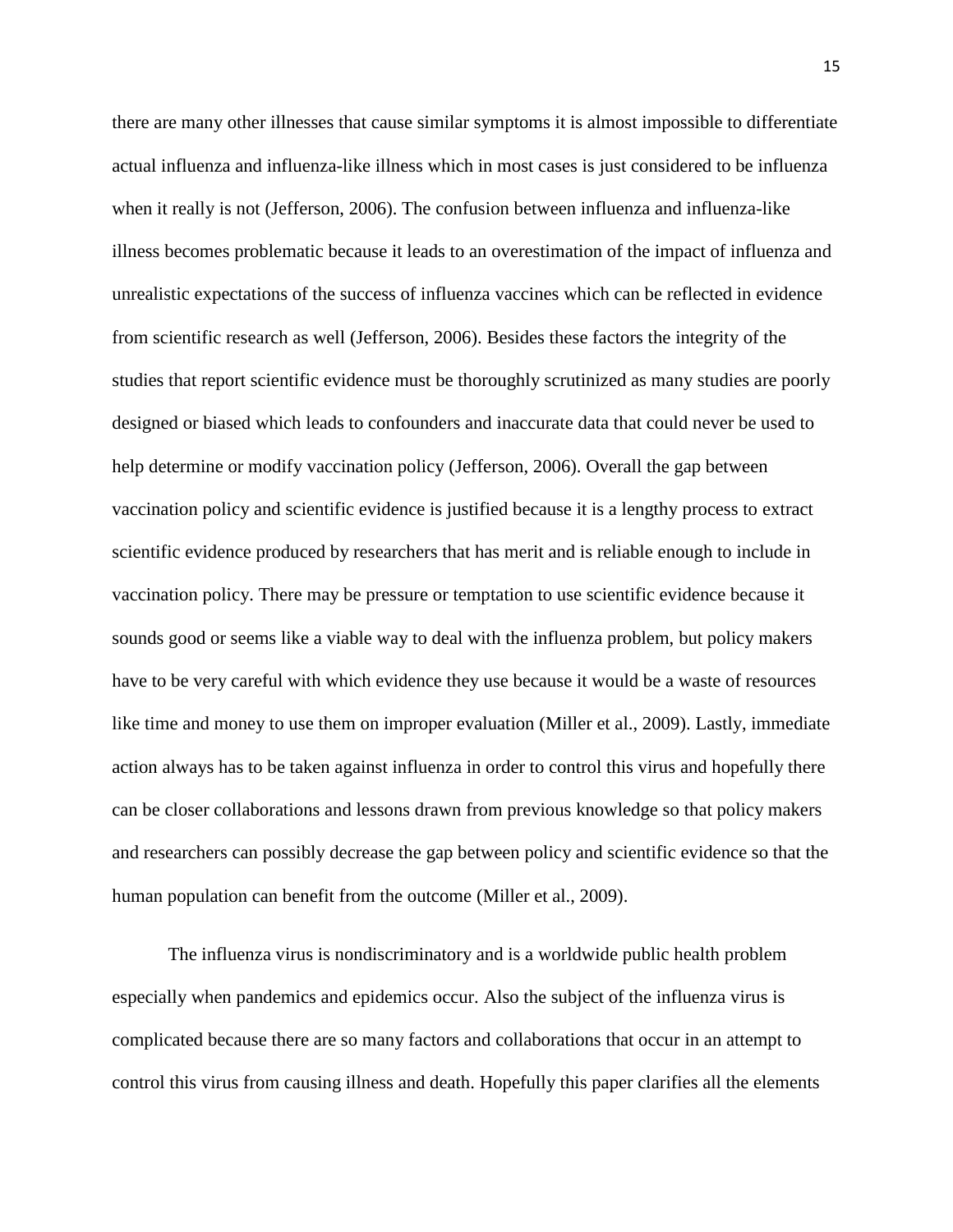that go into the public health intervention against the influenza virus, and above all indicates the need for continuous adaptation of both policy and vaccine composition in order to combat a continuously evolving virus that has historically been very dangerous to the human population worldwide.